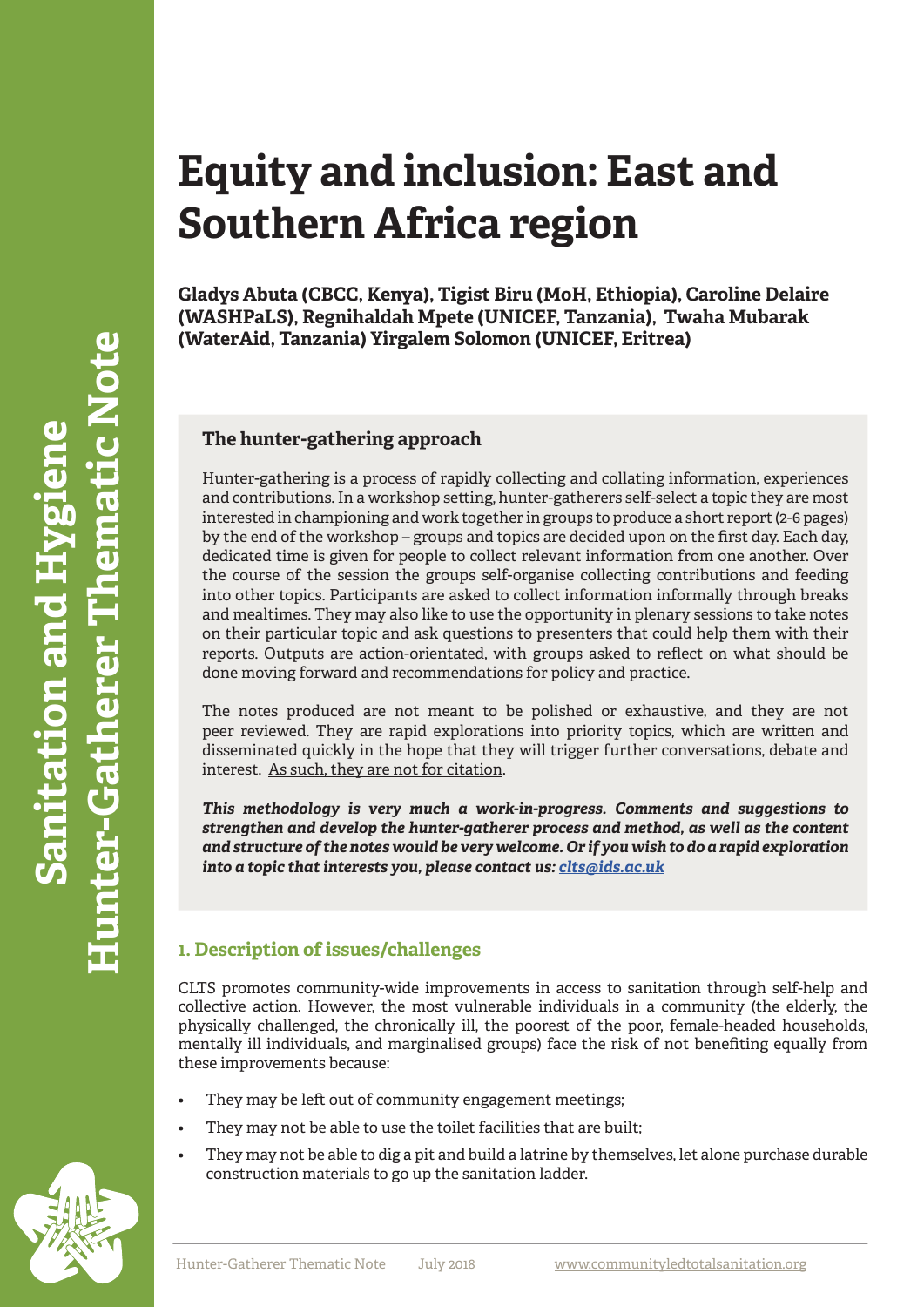# **2. Current solutions (including country/ organisation)**

We listed examples of inclusive approaches in four categories: a) appropriate technologies for the physically challenged; b) inclusive CLTS facilitation; c) internal support to the vulnerable; and d) external support to the vulnerable (although this last category had fewer examples).

#### **a) Facilities accessible to all / appropriate technologies**

- Kenya (Plan and KSHIP) and Tanzania (SNV): Artisans are trained to build facilities accessible to the elderly and disabled, i.e. with a seat.
- Kenya (Narok county): Handwashing facilities that can be activated with the elbow (instead of the foot) were designed.
- Tanzania (UNICEF and WaterAid): In line with national guidelines, all toilets in health facilities and schools are built to be accessible to disabled persons (hand rails, lamp).

#### **b) Inclusive CLTS facilitation**

- Kenya (KSHIP): During triggering, facilitators bring and demonstrate several vulnerable-friendly technologies (seat with hole, rope above the toilet for the elderly, etc.).
- Kenya (KSHIP): The vulnerable (elderly with physical problems, the visually impaired, the physically challenged, the chronically ill and the mentally disabled) are identified during village mapping and then these households are specifically targeted during follow-ups.
- Kenya (KSHIP): During orientation of local government, NGOs, and natural leaders 1) vulnerable beneficiaries from priority communities give testimonies on how they benefited from inclusive CLTS implementation, and 2) medical experts are invited to give advice on appropriate technologies for specific disabilities.
- Malawi (Plan, Australian Aid Project): "Dialogue circles" are held 1-2 weeks after triggering, as part of the follow-up process. Each "circle" has 20 participants, including 1 chief/opinion leader and 10 vulnerable people (physically-challenged, blind, pregnant women). The dialogue starts with a squatting exercise, so that the 10 non-vulnerable participants realise how difficult squatting can be for some of their community members. Then communities are encouraged to come up with inclusive solutions: ropes for the blind, raised seat, widedoor opening. This approach is now being scaled-up with WASNET.

## **c) Internal support**

- In most CLTS programmes, facilitators promote solidarity during the triggering event and community engagement sessions, and encourage "able" community members (e.g. the youth) to help the most vulnerable households (typically female-headed households and people with disabilities) digging their pits and building their latrines (Tanzania, Kenya, Eritrea, Ethiopia, Zambia, Uganda, Malawi).
- To facilitate such solidarity:
	- Plan Kenya uses follow-up visits to identify the poorest/most vulnerable households who are not able to build latrines by themselves, and designates specific dates for other community members to help them.
	- SNV Zambia identifies female-headed households/disabled people and reaches out to their relatives to request help.
	- SNV Ethiopia engages the "1:30 networks" to build latrines for the disabled, the elderly, and female-headed households if they can't build these themselves.
	- $\circ$  In Ethiopia (Wagimra zone) communities are encouraged to build communal toilets for the poorest, women-headed, and vulnerable households (and those who do not have close relatives to help them construct latrines).
- It is important to note that despite encouraging intra-community solidarity, many programmes (e.g. in Uganda and Tanzania) do not identify vulnerable households and therefore do not specifically follow-up on them.

#### **d) External support (NGO or government)**

- In Ethiopia (SNV) toilets with a seat are distributed to disabled people.
- In Malawi an NGO is building latrines for the blind.
- In Ethiopia (GIZ) wants to pilot a partial (potentially targeted) subsidy of Arbor-loos in farming and pastoralist communities.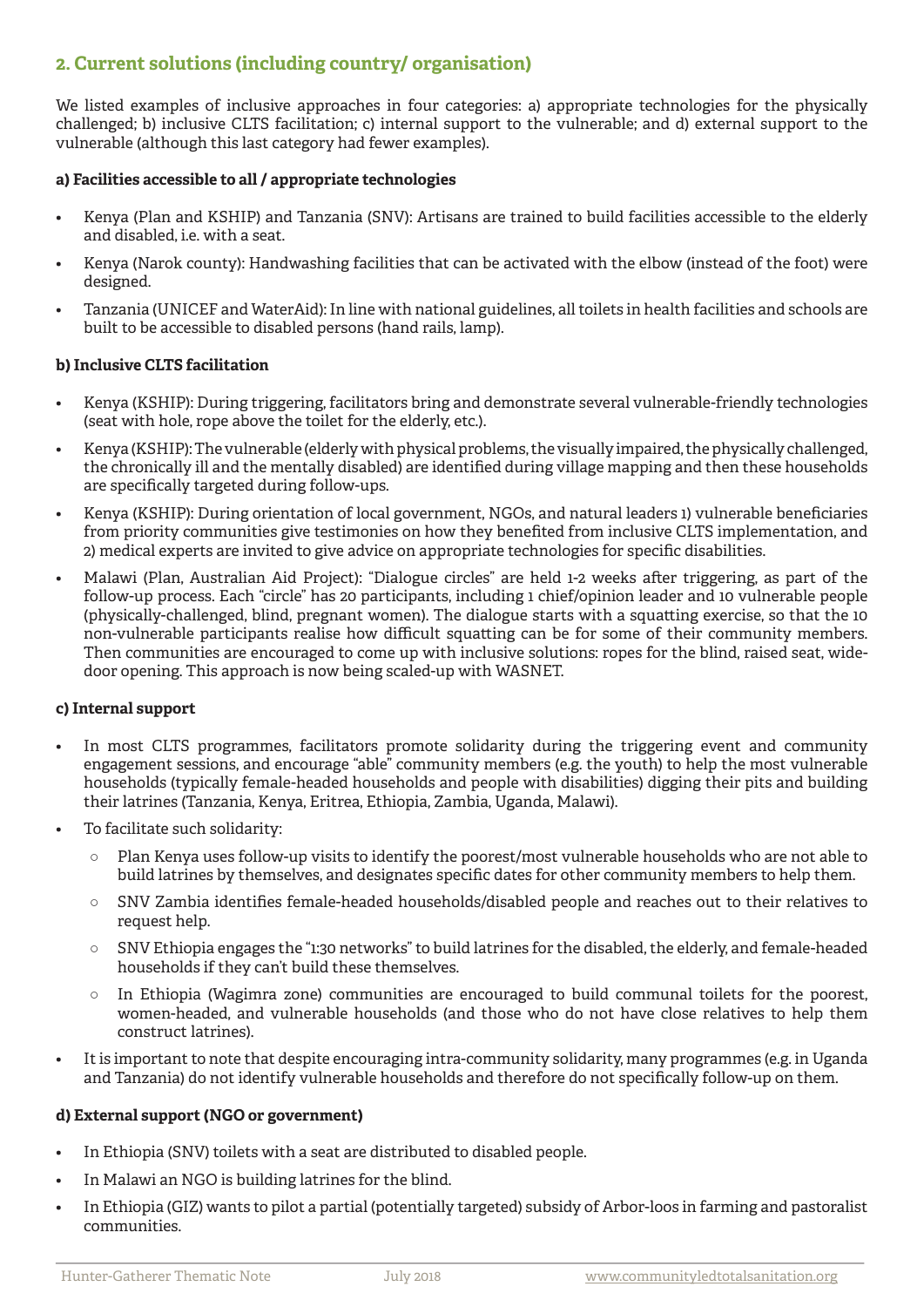• In Uganda (Arua district) the sub-county is piloting in two villages, a partial cement subsidy to help households build SanPlats (concrete slabs). At the moment, these subsidies are not targeted.

# **3. Emerging questions**

We identified four emerging questions:

- Is external support needed to go up the ladder?
	- The "no-subsidy" dogma is far from being widely challenged; however, some participants voiced interest in targeted subsidies as a way to bring everyone up the ladder.
- If targeted subsidies are to be used, how can the targeting be done effectively? Not everyone everywhere needs support. Three approaches (or a combination thereof) can be considered for targeting:
	- Community identification (community members can self-identify their members who are the most in need; inclusion/exclusion criteria can be provided by facilitators as guidance).
	- $\circ$  Wealth scoring (each household is given a wealth score based on assets and vulnerability factors; only households below a certain threshold score are selected).
	- National poverty identification systems (several countries already have welfare programs with a method to identify the poorest of the poor, e.g., Tanzania TASAF, Zambia, Burundi).
- Can targeted subsidies be introduced without jeopardising community mobilisation and creating a dependency syndrome? Subsidies are still widely seen as a form of "contamination" and many are concerned that they will make the entire CLTS process fail. However, there may be a way to implement "smart" targeted subsidies, by giving close consideration to the following aspects:
	- Subsidy timing: the subsidy can be disclosed and implemented later in the CLTS process, e.g. at ODF, so as not to interfere with the triggering process.
	- Subsidy type: output-based subsidies such as partial vouchers and rebates are likely better options than direct cash transfers or materials donations.
	- Subsidy amount: the amount should be adapted to the target group, but generally partial subsidies can be enough.
- What institutional setups can mobilise resources and provide advocacy to bring innovations for equity and inclusion to scale?

# **4. Recommendations**

## **Monitor for vulnerability**

- We need to collect evidence on vulnerable groups through monitoring. This is key to i) identify the groups that risk being left behind and ii) advocate for innovations (including financial) to reach these groups.
	- Duplicate or scale-up disaggregated monitoring approaches (such as KSHIP Kenya or Waridi Tanzania) that collect information on gender, age, and vulnerability. In addition, include categories of disability (such as Kenya KSHIP): elderly, visually impaired, disabled, chronically ill, mentally ill, any marginalised group.
- To foster vulnerability-based monitoring, donors/programmes should set vulnerability-based targets (e.g., coverage of improved latrines amongst the poorest wealth quintile and the vulnerable should increase by x %).

## **Make CLTS facilitation more inclusive**

- Broaden our definition of "vulnerable" to include all marginalised groups (include: mentally-ill, drug addicts, ethnic groups).
- Work with associations and caretakers of people with disabilities to get input on how best to engage them.
- Identify all vulnerable individuals in a community and make sure that they attend triggering events and community engagement sessions.
- Train CLTS facilitators to adopt inclusive facilitation techniques and demonstrate vulnerable-friendly technologies (see examples above).
- Specifically target vulnerable/poor households in follow-up visits.
- Include equity and inclusion in programme budgets.